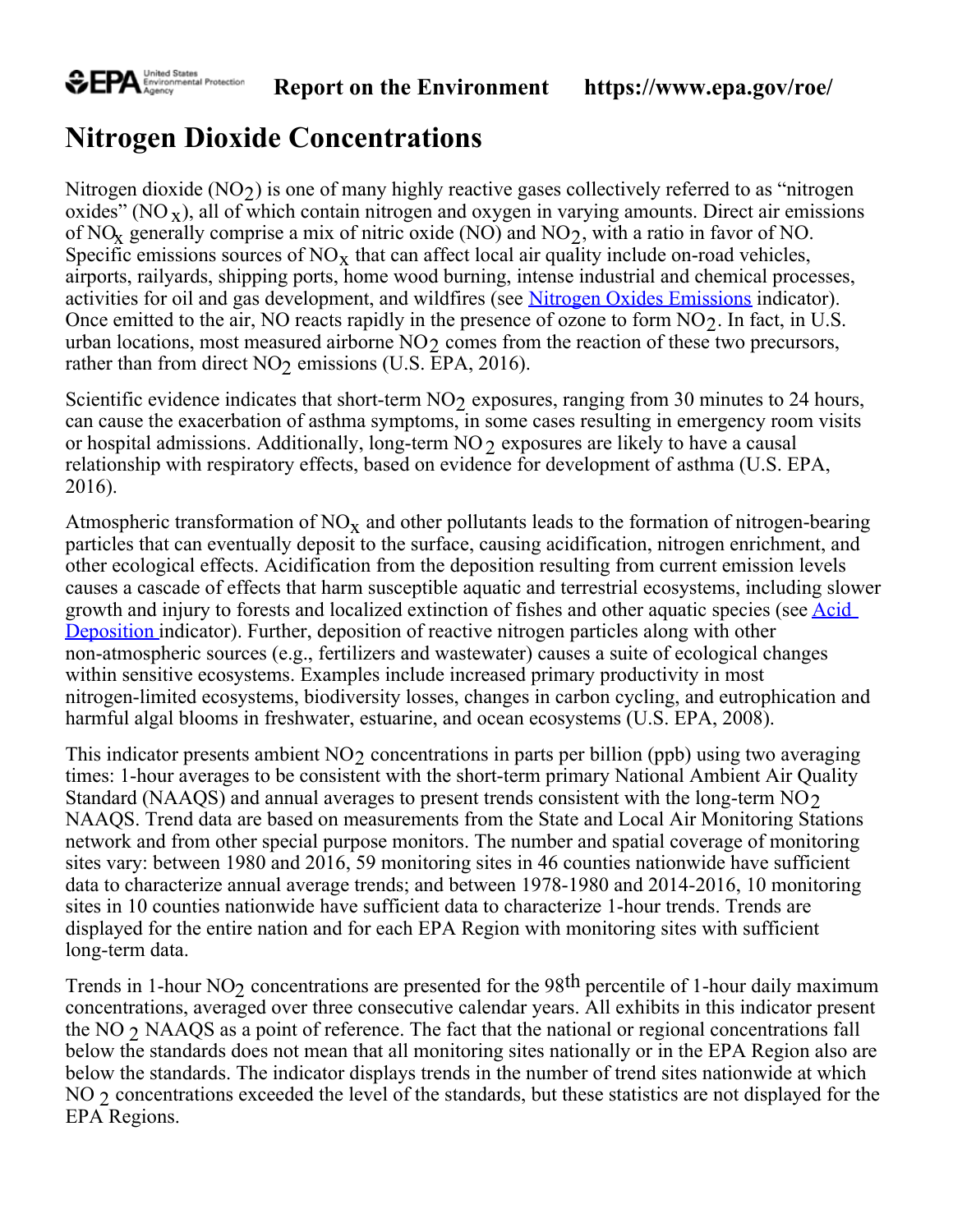#### **What the Data Show**

The national annual average  $NO<sub>2</sub>$  concentration in 2016 was 62 percent lower than that recorded in 1980 (Exhibit 1). Also shown on this graph are the 90<sup>th</sup> and 10<sup>th</sup> percentiles of NO<sub>2</sub> concentrations based on the distribution of annual statistics at the monitoring sites. This provides additional graphical representation of the distribution of measured concentrations across the monitoring sites for a given year. Thus, for each year, the graphic displays the concentration range where 80 percent of measured values occurred. The highest annual average  $NO<sub>2</sub>$  concentrations are typically found in urban areas. In addition, of the 59 sites used to determine the trend for annual average concentrations (out of 409 total monitoring sites that were operating in 2016), the number reporting NO  $\gamma$ concentrations above the level of the  $NO<sub>2</sub>$  standard declined from five sites in 1981 to zero sites since 1992 (Exhibit 2). Annual average  $NO<sub>2</sub>$  levels in all EPA Regions with trend sites have steadily decreased since 1980, with percent reductions over this time ranging from 45 percent in Region 8 to 66 percent in Region 9 (Exhibit 3). The decrease in NO<sub>2</sub> concentrations in this indicator is consistent with the decreasing  $NO_x$  emissions reported in the [Nitrogen Oxides Emissions](https://cfpub.epa.gov/roe/indicator.cfm?i=15) indicator.

The 98<sup>th</sup> percentile of 1-hour NO<sub>2</sub> concentrations also exhibited a downward trend. From 1978-1980 to 2014-2016, the concentrations decreased by 65 percent across the 10 sites with sufficient data (Exhibit 4). Among these sites, the number reporting concentrations above the level of the 2010 1-hour NAAQS decreased from five sites in the 1978-1980 and 1987-1989 time frames to zero sites since 2005 (Exhibit 5).

### **Limitations**

- $\bullet$  Because ambient monitoring for NO<sub>2</sub> occurs almost exclusively in high-traffic urban areas, the average concentrations presented in this indicator likely may not reflect  $NO<sub>2</sub>$  concentrations in rural areas. Also, in rural areas, air mass aging could foster greater relative levels of peroxyacetyl nitrate (PAN) and nitric acid which can cause a positive interference in NO $\sigma$ measurements.
- The measurement of NO<sub>2</sub> is based on the conversion of NO<sub>2</sub> to NO and the subsequent detection of NO using the chemiluminescence technique. Because there are other nitrogen-containing compounds, such as PAN and nitric acid that can be converted to NO, the chemiluminescence technique may overestimate  $NO<sub>2</sub>$  concentrations due to these interferences. Measurement devices with ultraviolet photolytic converters are less prone to interferences than devices with heated surfaces (or catalysts) upstream of the chemiluminescence detector, but are not in widespread use.
- Because of the relatively small number of trend sites in some EPA Regions, the regional trends are subject to greater uncertainty than the national trends. Some EPA Regions with low average concentrations may include areas with high local concentrations, and vice versa. In addition, the 59 trend sites with sufficient data for annual trends are not dispersed uniformly across all states in the EPA Regions. The 59 sites are located in 19 states. In the remaining 31 states, there currently are insufficient long-term NO  $\gamma$  data from monitoring sites to include in this indicator.
- To ensure that long-term trends are based on a consistent set of monitoring sites, selection criteria were applied to identify the subset of  $NO<sub>2</sub>$  monitoring sites with sufficient data to assess trends since 1980. Monitoring sites without sufficient data are not included in the trend analysis. Some excluded monitoring sites reported NO  $\gamma$  concentrations above the level of the  $NO<sub>2</sub>$  standard over the time frame covered by this indicator. In 2016, however, no monitoring sites in the U.S. measured annual average  $NO<sub>2</sub>$  concentrations above the level of the NAAQS.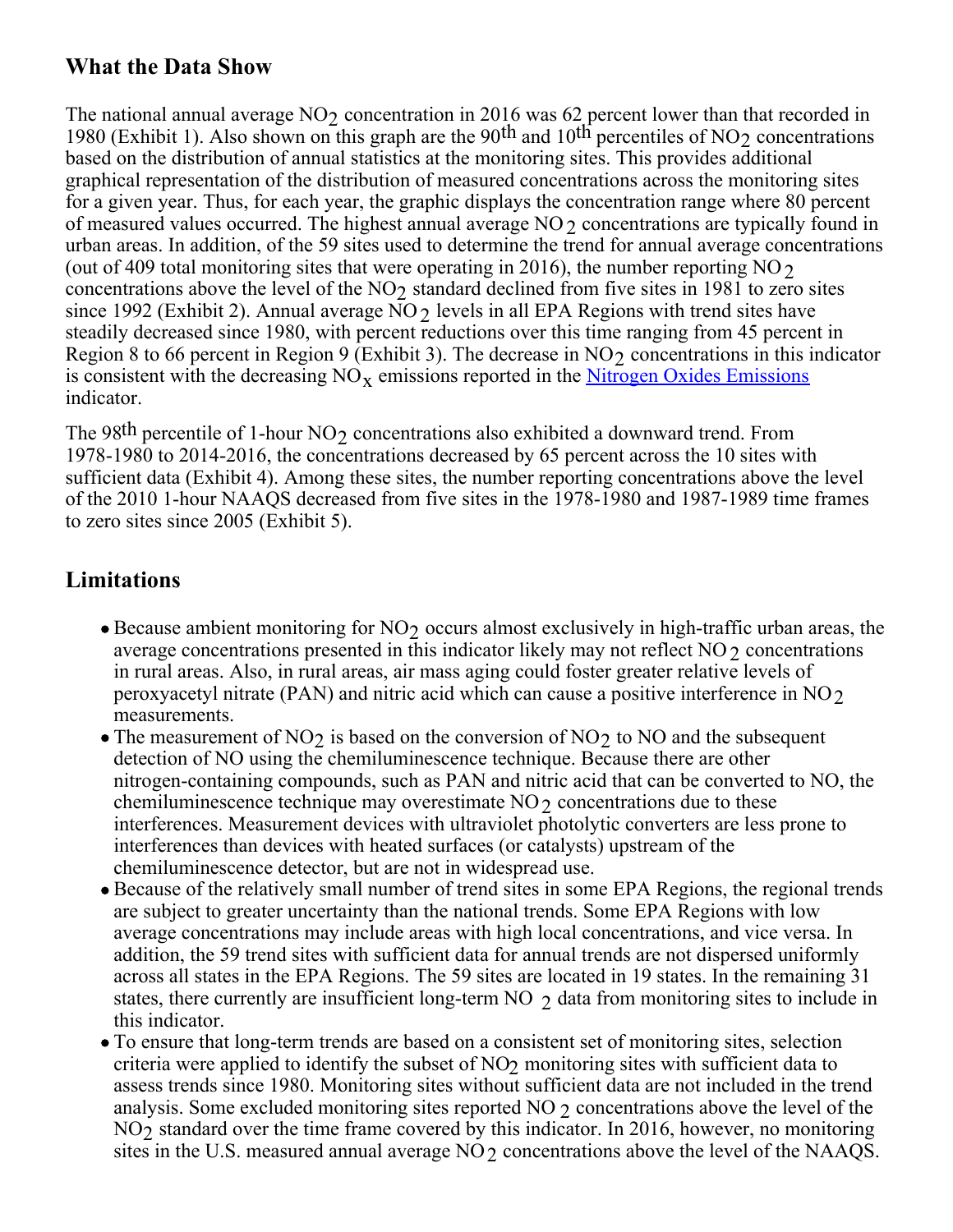#### **Data Sources**

Summary data in this indicator were provided by EPA's Office of Air Quality Planning and Standards, based on  $NO<sub>2</sub>$  ambient air monitoring data in EPA's Air Quality System (U.S. EPA, 2017a) (<https://www.epa.gov/aqs>). National and regional trends in this indicator are based on the subset of  $NO<sub>2</sub>$  monitoring stations that have sufficient data to assess trends since 1980.

#### **References**

Ţ,

U.S. EPA (United States Environmental Protection Agency). 2017a. Data from the Air Quality System. Accessed 2017. <https://www.epa.gov/aqs>.

U.S. EPA. 2017b. History of the national ambient air quality standards for oxides of nitrogen. [https://www3.epa.gov/ttn/naaqs/standards/nox/s\\_nox\\_history.html](https://www3.epa.gov/ttn/naaqs/standards/nox/s_nox_history.html).

U.S. EPA. 2016. Integrated science assessment for oxides of nitrogen—health criteria. EPA/600/R-15/068. Research Triangle Park, NC. <https://cfpub.epa.gov/ncea/isa/recordisplay.cfm?deid=310879>.

U.S. EPA. 2008. Integrated science assessment for oxides of nitrogen and sulfur—ecological criteria. EPA/600/R-08/082F. Research Triangle Park, NC. <https://cfpub.epa.gov/ncea/isa/recordisplay.cfm?deid=201485>.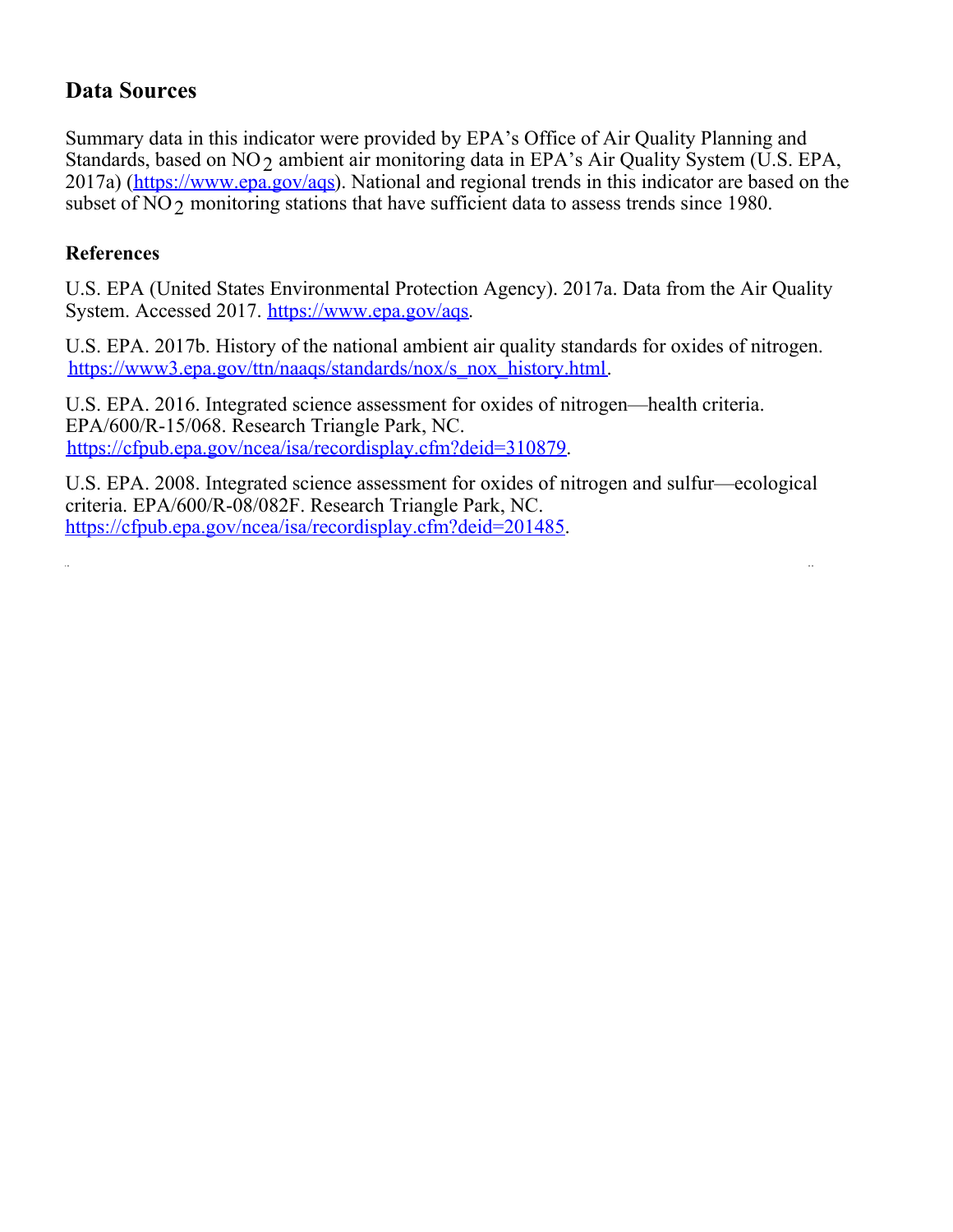

Information on the statistical significance of the trends in this exhibit is not currently available. For more information about uncertainty, variability, and statistical analysis, view the technical documentation for this indicator.

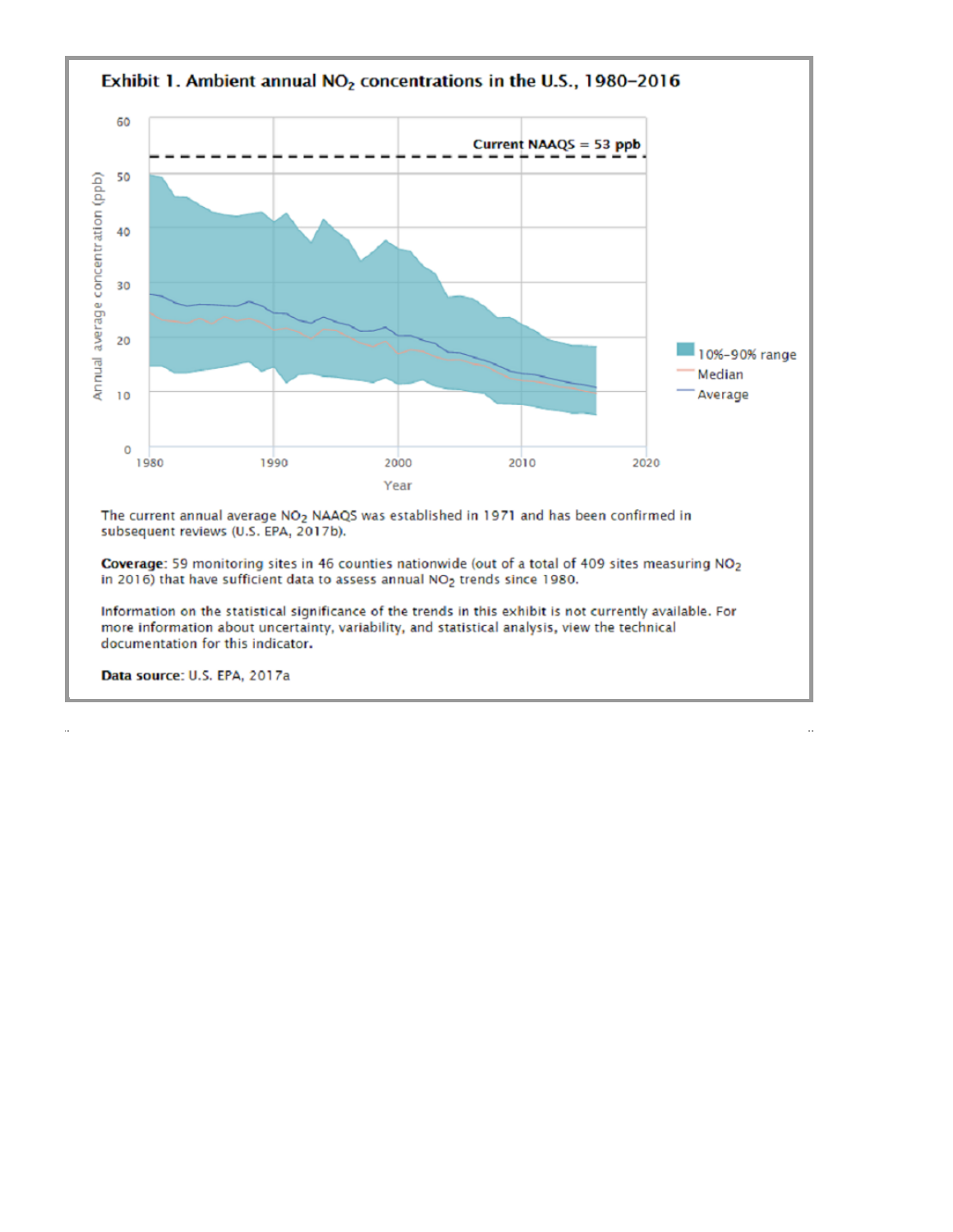# Exhibit 2. Ambient annual  $NO<sub>2</sub>$  concentrations above the level of the current NAAQS in the U.S., 1980-2016



The current annual average NO<sub>2</sub> NAAQS was established in 1971 and has been confirmed in subsequent reviews (U.S. EPA, 2017b).

Coverage: 59 monitoring sites in 46 counties nationwide (out of a total of 409 sites measuring NO<sub>2</sub> in 2016) that have sufficient data to assess annual NO<sub>2</sub> trends since 1980.

Information on the statistical significance of the trends in this exhibit is not currently available. For more information about uncertainty, variability, and statistical analysis, view the technical documentation for this indicator.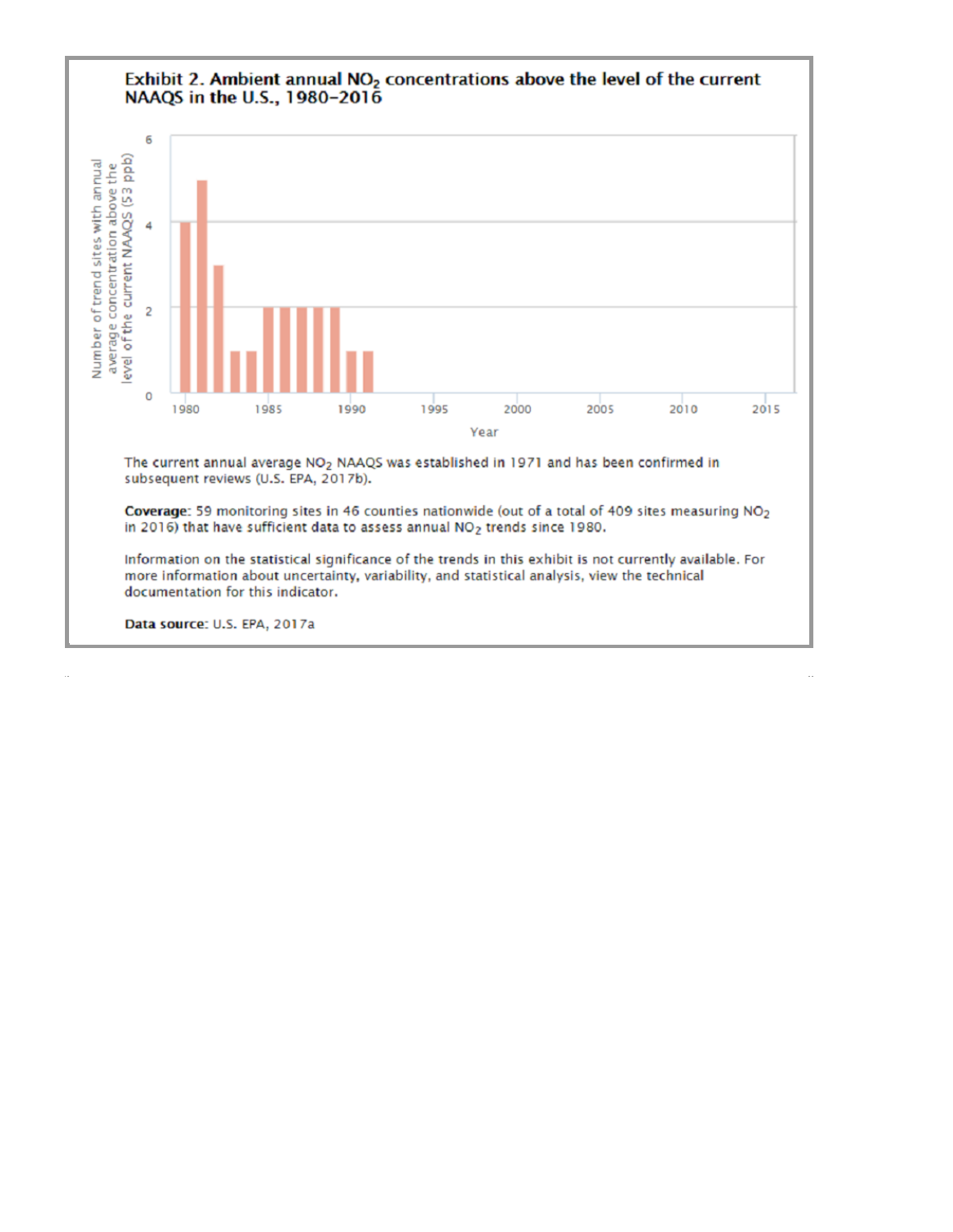

Exhibit 3. Ambient annual NO<sub>2</sub> concentrations in the contiguous U.S. by EPA

The current annual average NO<sub>2</sub> NAAQS was established in 1971 and has been confirmed in subsequent reviews (U.S. EPA, 2017b).

Coverage: 59 monitoring sites in 46 counties nationwide (out of a total of 409 sites measuring NO<sub>2</sub> in 2016) that have sufficient data to assess annual NO2 trends since 1980.

States in Regions 7 and 10 have removed NO<sub>2</sub> monitors in recent years because of low concentrations, and consequently none of these Regions' monitoring sites has a complete record dating back to 1980. Thus, no trend lines for Regions 7 and 10 are shown.

Information on the statistical significance of the trends in this exhibit is not currently available. For more information about uncertainty, variability, and statistical analysis, view the technical documentation for this indicator.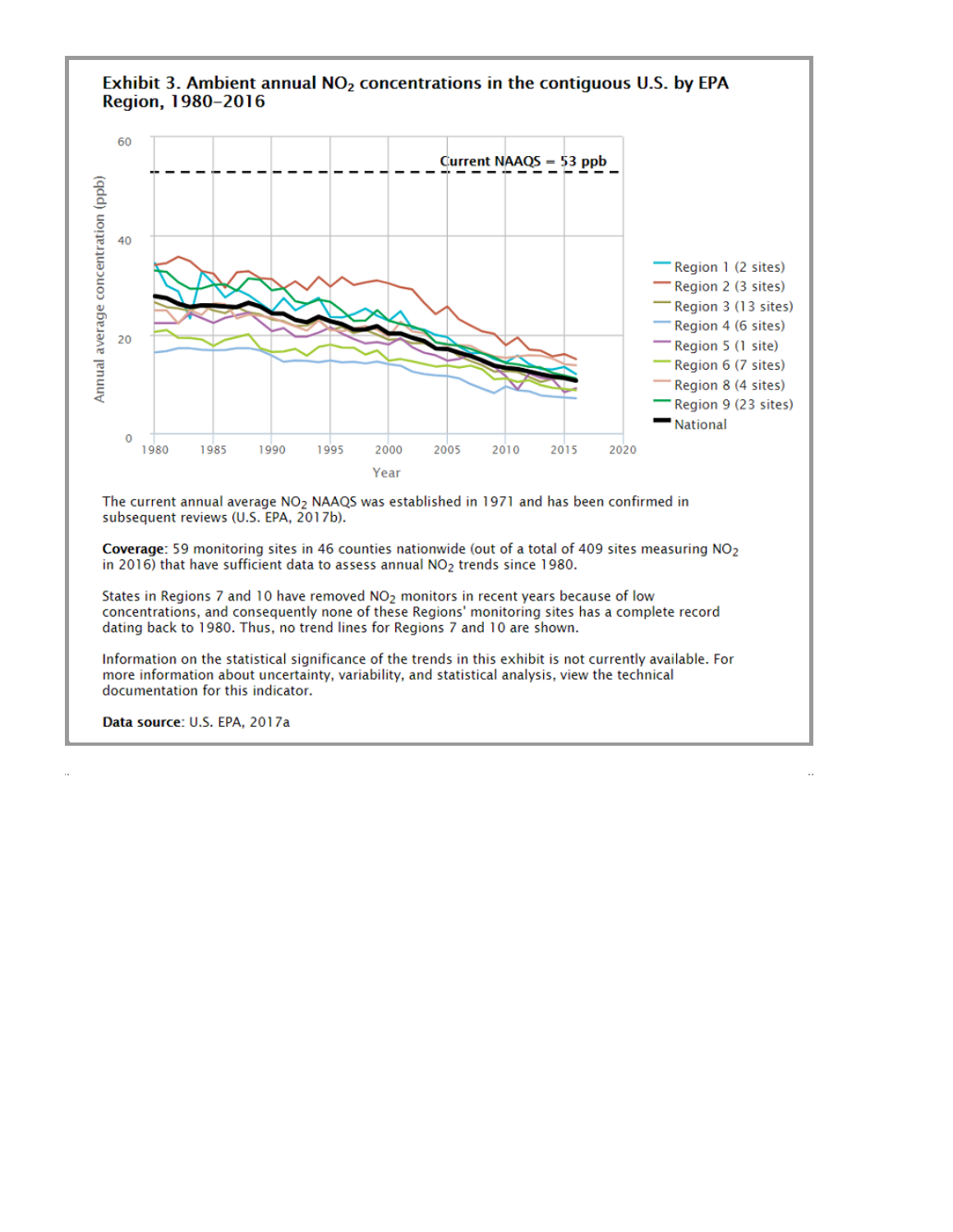